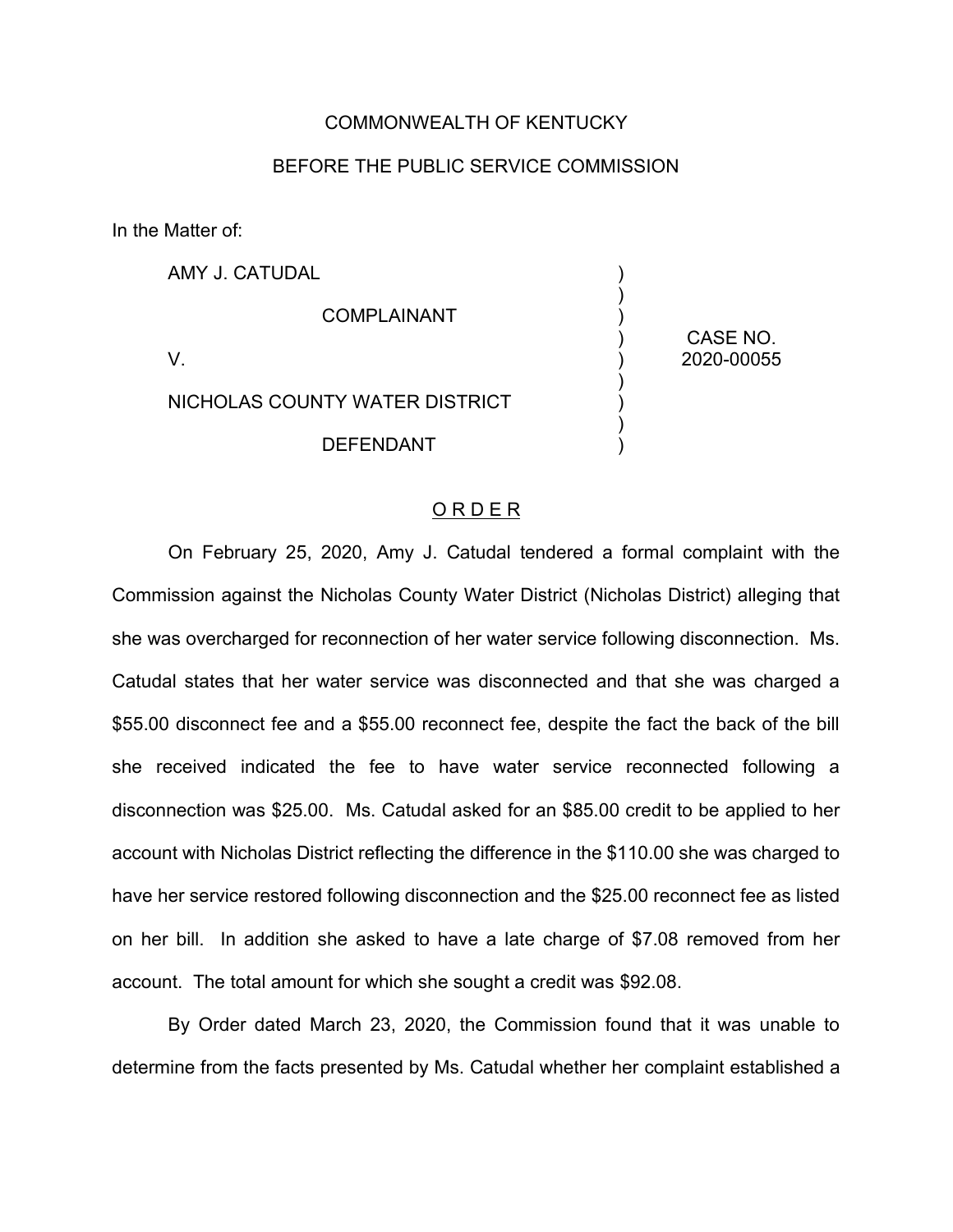prima facie case, but found that further investigation into the merits of the complaint were warranted. The Commission ordered Nicholas District to assist in the investigation by filing with the Commission copies of the front and back of bills issued to Ms. Catudal between December 1, 2019, and the date of the Commission's Order. On March 30, 2020, Nicholas District filed a Customer History Report and copies of the front and back of the January 2020 bill with the Commission.

On June 4, 2020, the Commission ordered Nicholas District to file additional information with the Commission, by and through counsel. On June 24, 2020, Nicholas District filed a letter stating it was crediting Ms. Catudal's account \$92.08. On July 6, 2020, Commission Staff (Staff) issued a Request for Information to Ms. Catudal asking her to confirm that \$92.08 had been credited to her account. After receiving no response from Ms. Catudal, on October 6, 2020, the Commission ordered Nicholas District to file into the record of this proceeding evidence that \$92.08 had been credited to Ms. Catudal's account.

In the October 6, 2020 Order, the Commission also noted that the sample bill on file with the Commission as Attachment D to Nicholas District's tariff incorrectly stated the reconnection fee, and was silent as to the disconnection fee.1 The Commission found this presented an internal conflict within Nicholas District's tariff, and ordered Nicholas District to file with the Commission using the Commission's electronic Tariff Filing System a corrected sample bill.<sup>2</sup> On October 22, 2020, Nicholas District filed with the Commission

<sup>1</sup> Nicholas County Water District Tariff Sheet No. 7 lists a reconnection charge of \$55.00, and a disconnection charge of \$55.00. Attachment D to the Nicholas County Water District Tariff, the sample bill, only references a \$25.00 reconnection fee.

<sup>2</sup> Order (Ky. PSC Oct. 6, 2020) at 2–3.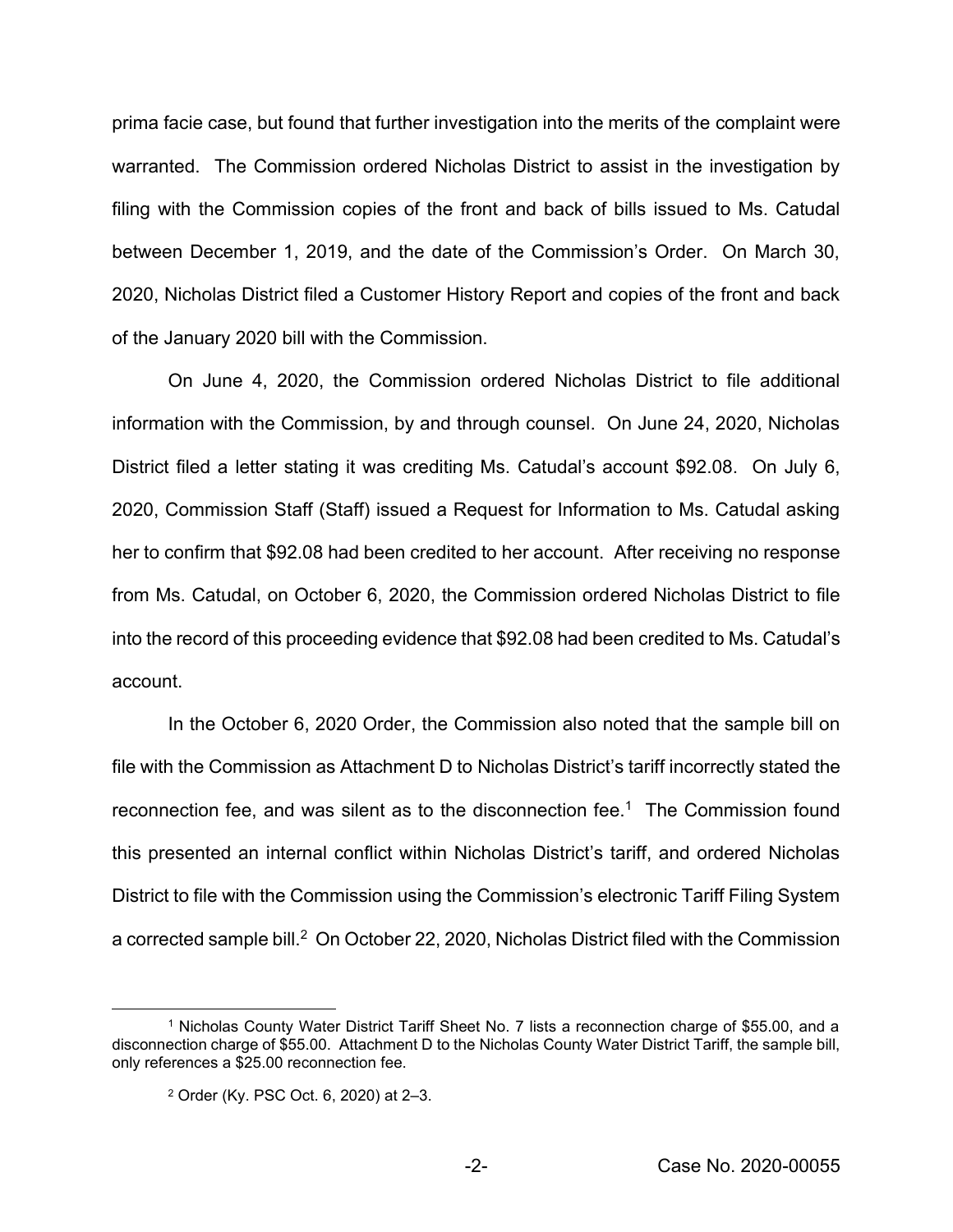a Customer History Report indicating that on June 22, 2020, a \$92.08 adjustment to Ms. Catudal's account was made. Using the Commission's electronic Tariff Filing System Nicholas District has also submitted a corrected sample bill, which the Commission accepted on May 19, 2021. A copy of the Commission's letter evidencing acceptance of the sample bill is attached to this Order as an Appendix.

Having reviewed the evidence of record and being otherwise sufficiently advised, the Commission finds that Nicholas District has satisfied the matter complained of in Ms. Catudal's February 25, 2020 complaint and that this case should be dismissed with prejudice as satisfied.

IT IS THEREFORE ORDERED that this case is dismissed with prejudice as satisfied and is removed from the Commission's docket.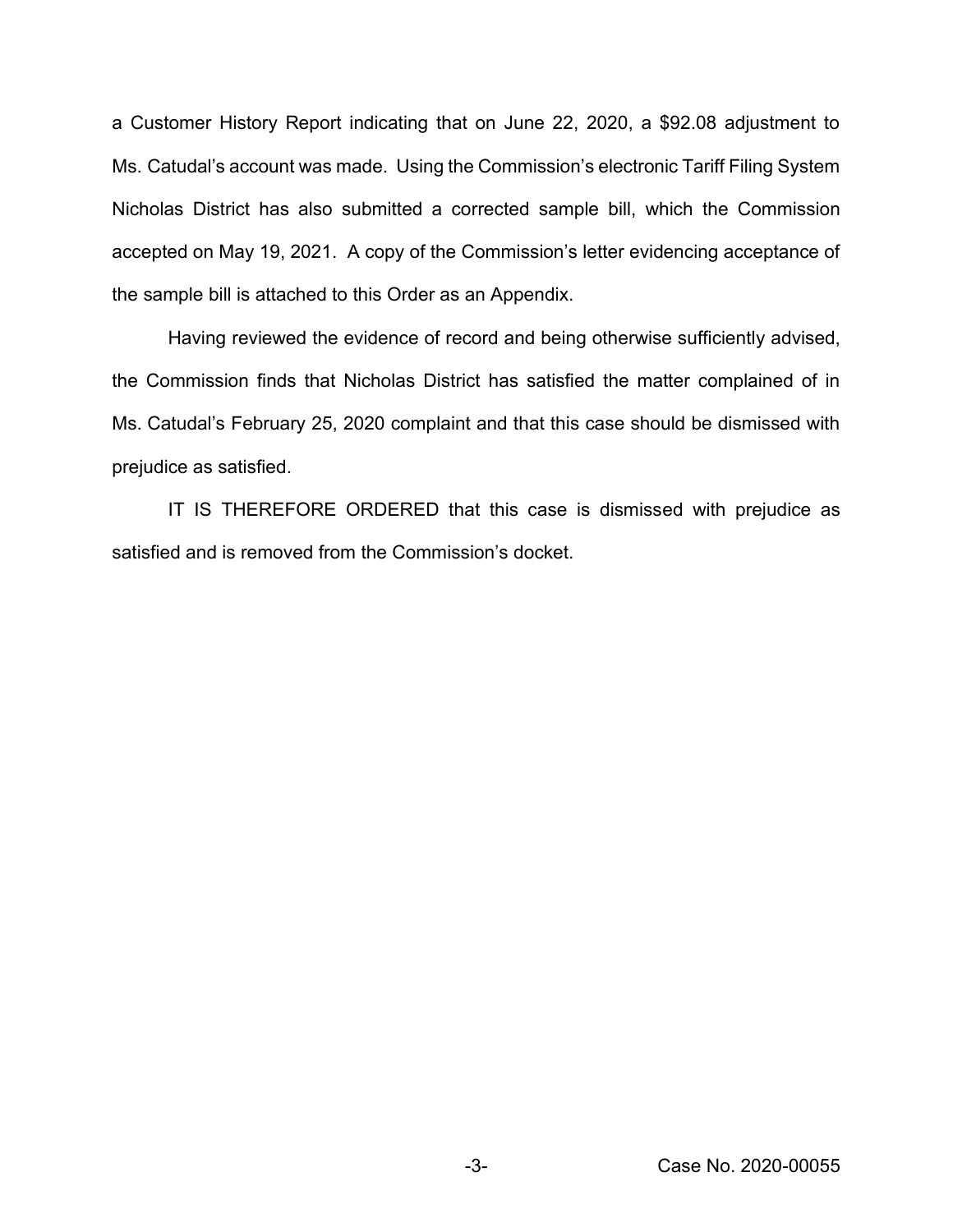By the Commission



ATTEST:

 $\Delta$ 

Executive Director

Case No. 2020-00055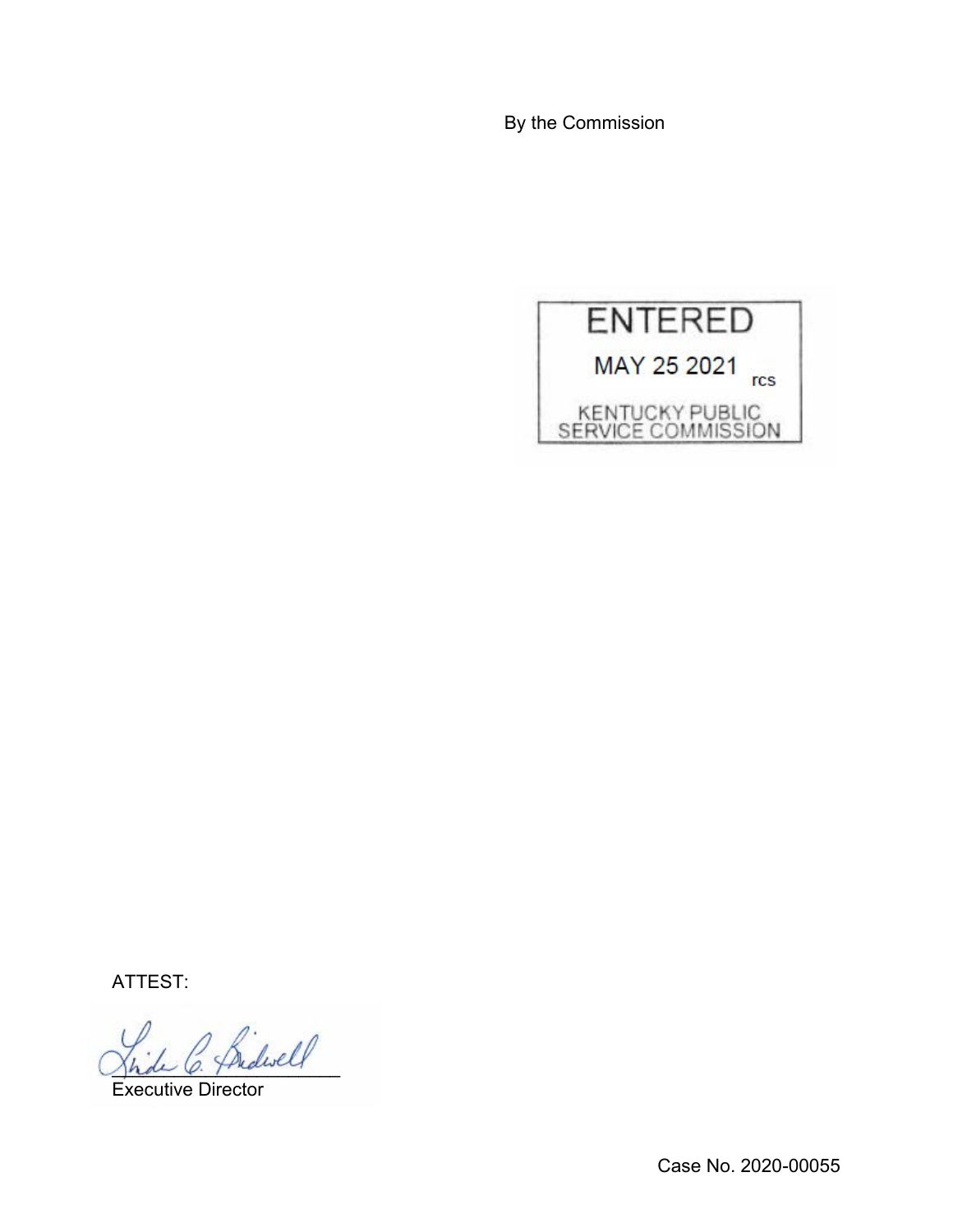# APPENDIX

## APPENDIX TO AN ORDER OF THE KENTUCKY PUBLIC SERVICE COMMISSION IN CASE NO. 2020-00055 DATED MAY 25 2021

ONE PAGE TO FOLLOW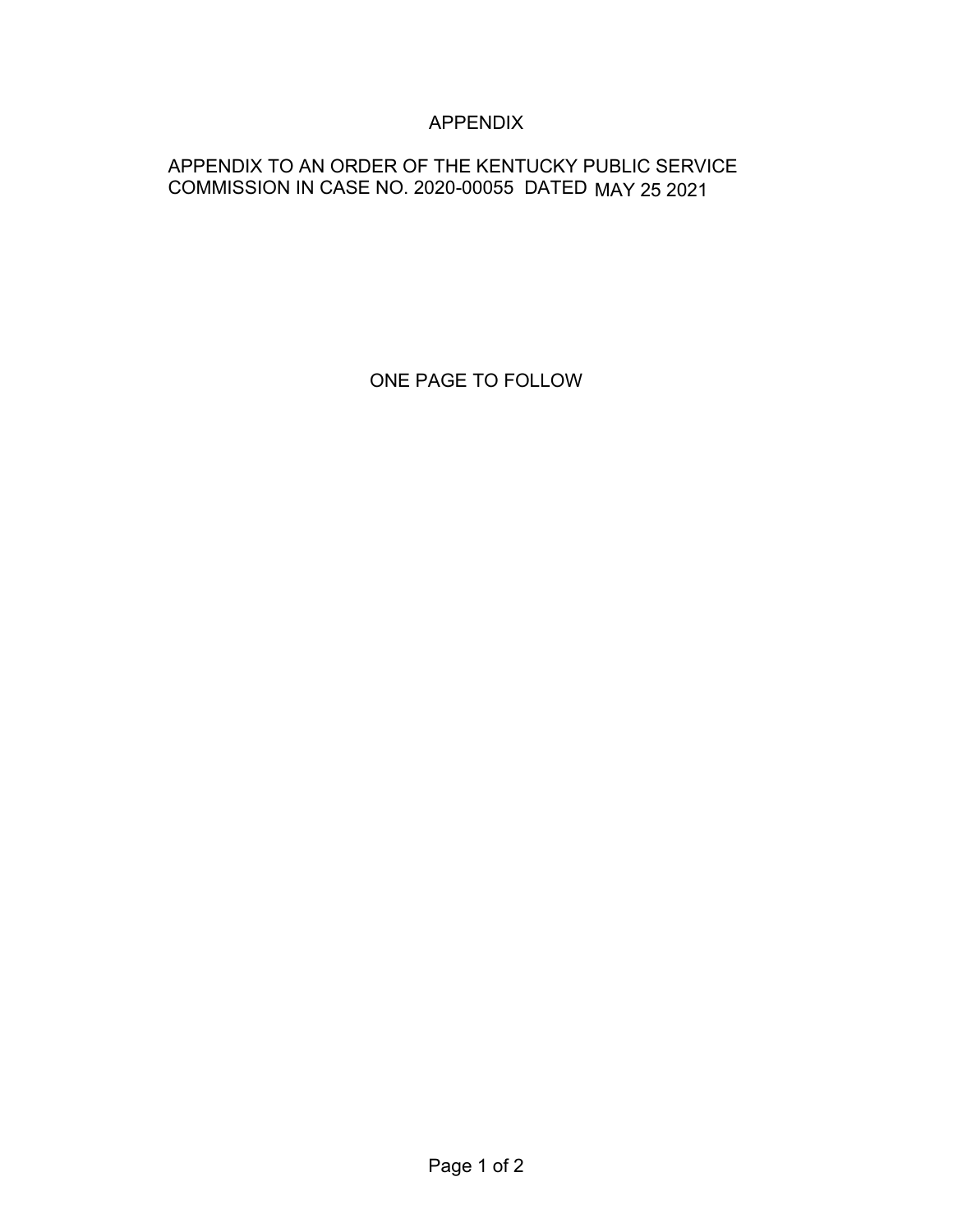Andy Beshear Governor

Rebecca W. Goodman **Secretary** Energy and Environment Cabinet

Commonwealth of Kentucky **Public Service Commission** 211 Sower Blvd. P.O. Box 615 Frankfort Kentucky 40602-0615 Telephone: (502) 564-3940 Fax: (502) 564-3460 psc.ky.gov May 19, 2021

Michael J. Schmitt Chairman

Kent A. Chandler Vice Chairman

Talina R. Mathews Commissioner

Jason Pennell Kentucky Rural Water 1151 Old Porter Pike Bowling Green, KY 42104

RE: Filing No. **TFS2020-00480** Updates sample bill per Order in Case No. 2020-00055.

Dear Jason Pennell:

The above referenced filing has been received and reviewed. An accepted copy is enclosed for your files. You may also use the following link to access documents related to this filing.

https://psc.ky.gov/trf4/TRFListFilings.aspx?ID=TFS2020-00480

Sincerely,

*lwell* 

Linda C. Bridwell Executive Director

KentuckyUnbridledSpirit.com



An Equal Opportunity Employer M/F/D